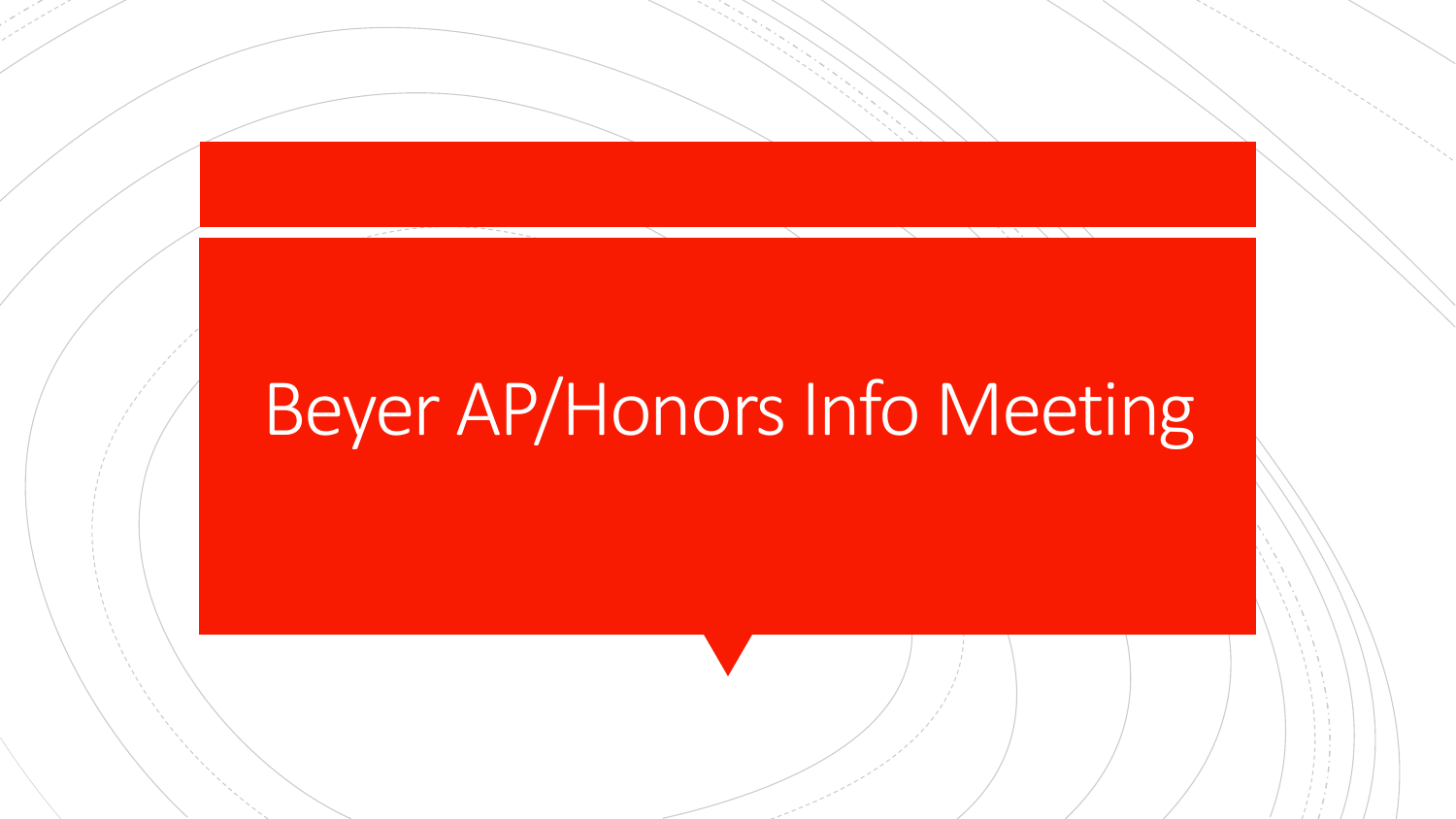# **Student Expectations**

#### **·** Integrity

**EX Cheating is not acceptable and not beneficial to** learning

#### **Time Management**

- **EX Consider your overall schedule when balloting** and prioritize your schedule throughout the year
	- Family events, sports, work, etc.

#### **E** Study Habits

**EX Continual review of course material helps with** connecting big ideas rather than cram sessions

#### **• Organization**

**E** Keep your work neat and orderly for easy review and connecting concepts.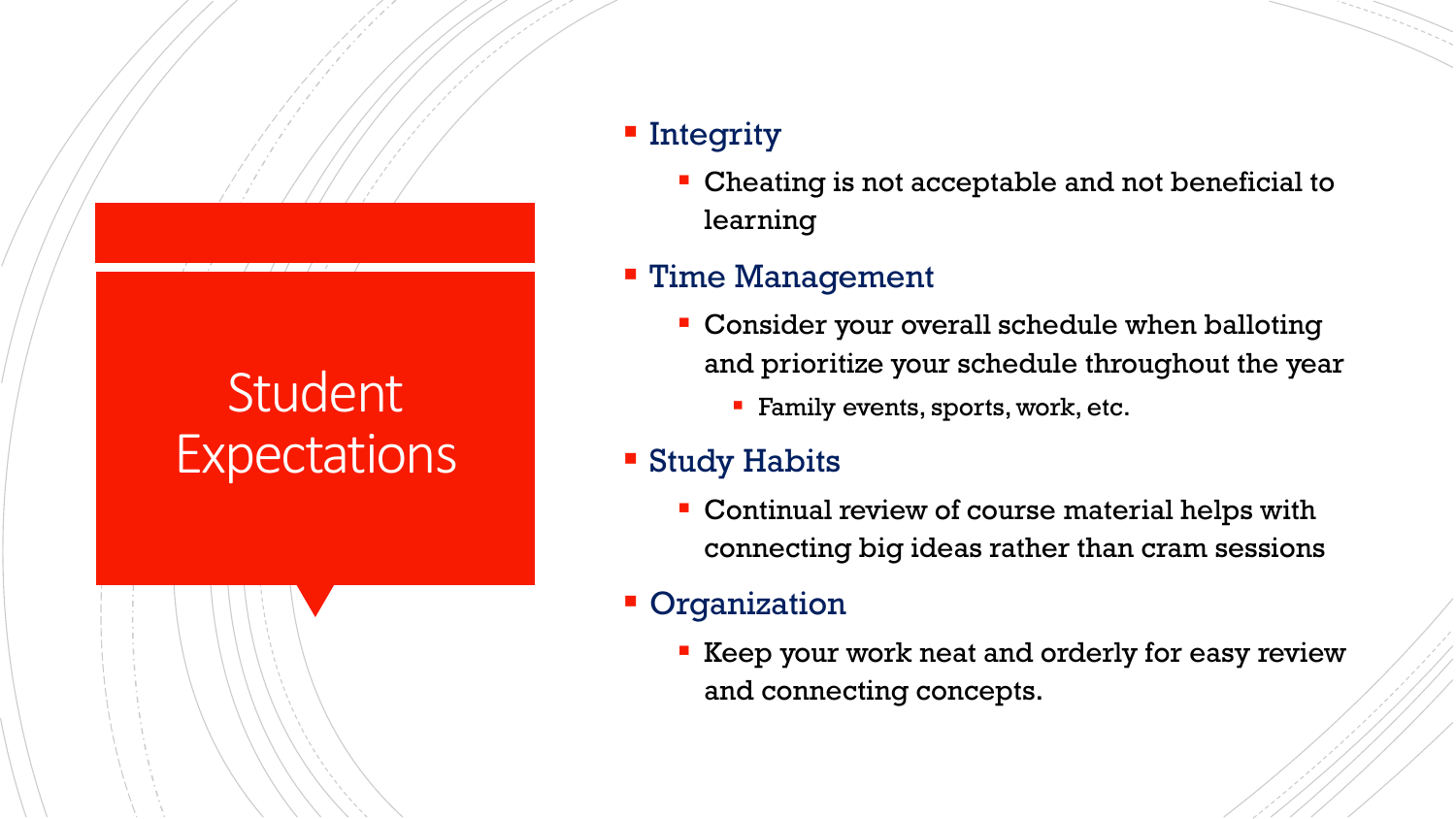### Student Work **Quality**

**EXP/Honors students are expected** to show their work/defend their position

■ Students need to connect concepts throughout the year and view the topics in a big picture frame while justifying with detailed information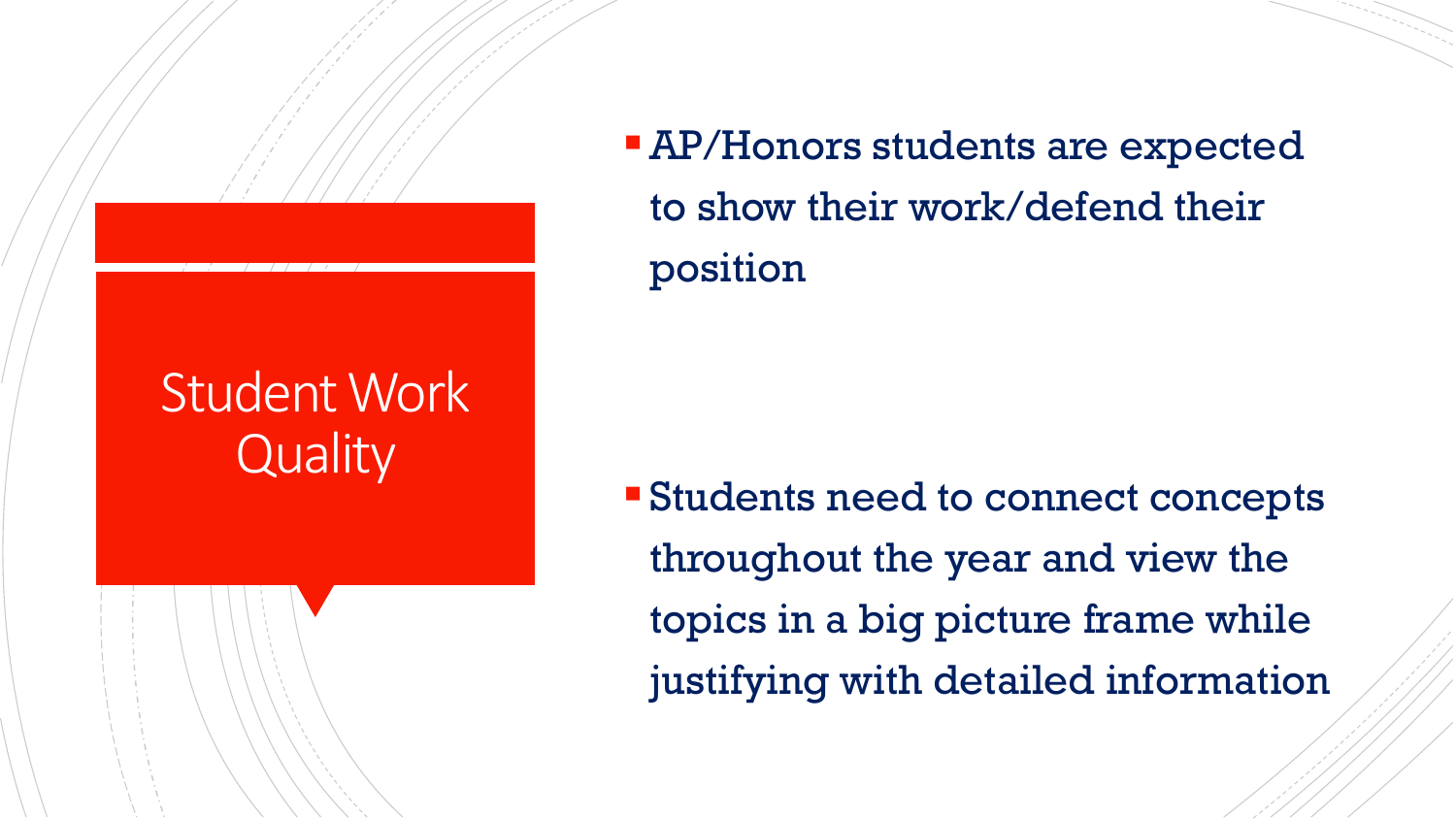### Amount of **Work**

**EX Work volume may vary per teacher, and your** time needed to study material may be determined by your investment in the class.

**Example 1 Speak to your teachers prior to enrolling** 

- **Example 3 Summer Assignments are posted on the** Beyer Website, under Students tab, select Advanced Placement
	- Check them prior to leaving this year, reach out to teachers with questions. You may need to check out a book for your assignment.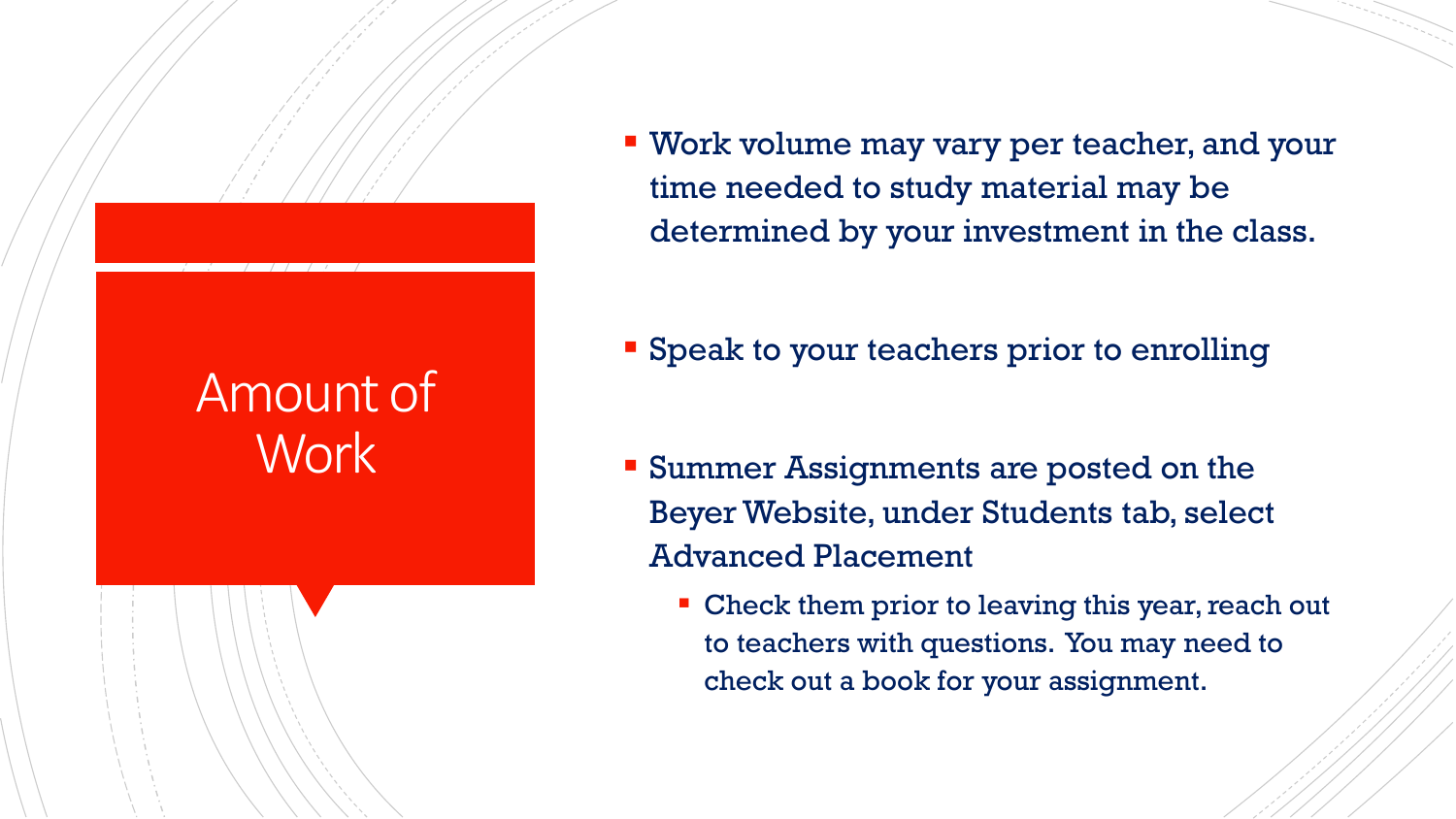## Summer Assignments

| <b>Summer Assignment</b> |
|--------------------------|
|                          |
|                          |
|                          |
|                          |
|                          |
|                          |
|                          |
|                          |
|                          |
|                          |
|                          |
|                          |
|                          |
|                          |
|                          |
|                          |
|                          |
|                          |
|                          |
|                          |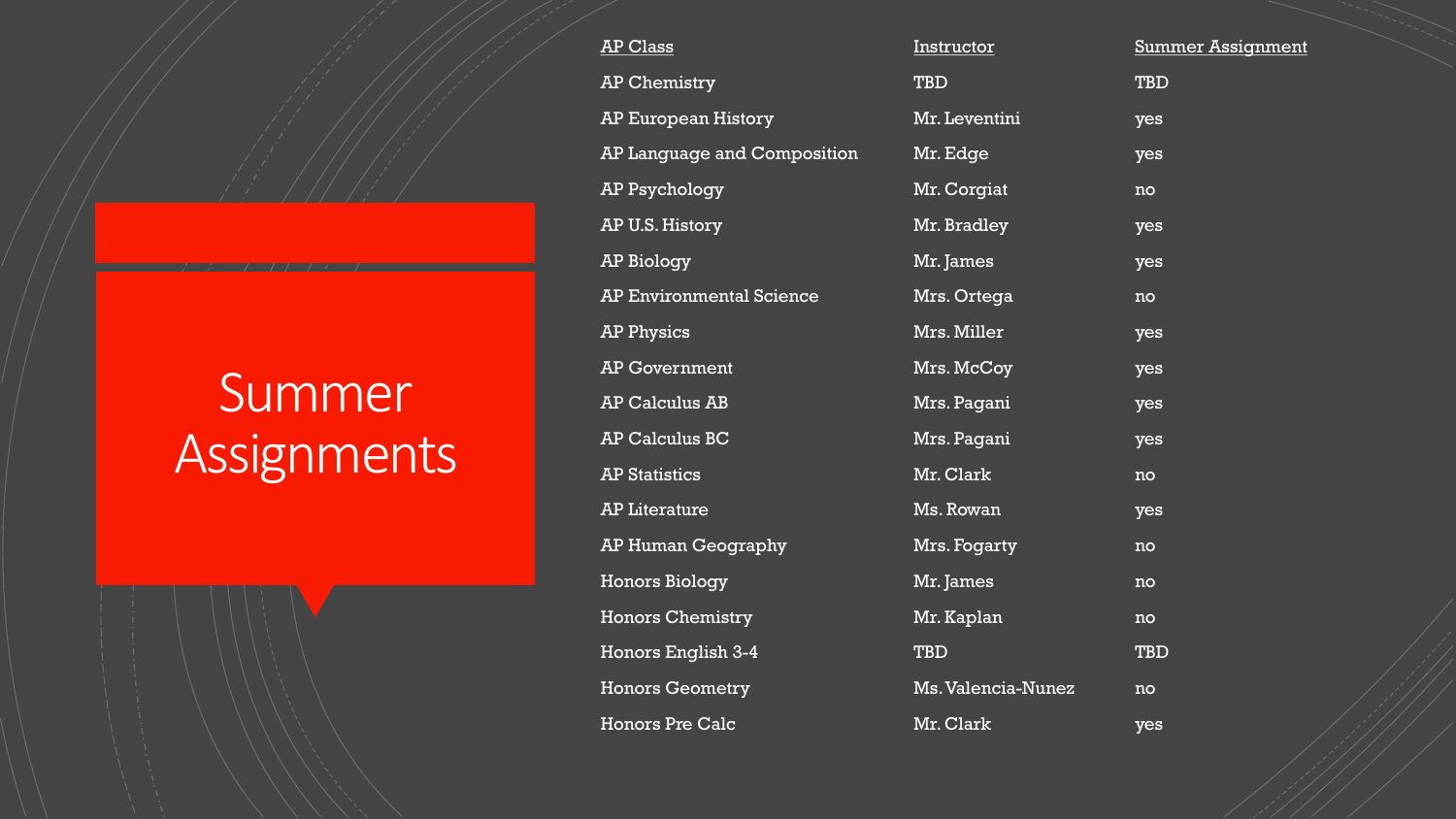- 1. Go to the <mark>Beyer Website</mark> beyer.monet.k12.ca.us
- 2. Select the **Student Tab**
- **B. Select Advanced Placement/Honors**
- **4. Select AP / Honors Summer Assignments**
- 5. Select your course
- 6. Select the blue hyperlink on the main section of the page to open the summer assignment.
	- Your instructor should have directions as to whether to print the assignment, or complete online and submit. If you have any questions, reach out to your instructor.



How to Access

Summer

Assignments?



|                                                                                                                                                                                                                                                                                                                                                                                                                                                                                                                                                                                   |                                                                                                                                                                                                                                                                                                                                                                                                                                                                                                                                                                                                                                                                                                                                                          | (6) Modesto City Schools   Calendar   Contact Us   Translate                                                                                                                                                                                                                                                                                                                                                                                                                                                                                                                                                                                                                                                                                                                                                                                                                                                                                                                                                                                                                                                                                                                                                                                                                                                                                                                                                                                                                                                                                                                                                                                                     |
|-----------------------------------------------------------------------------------------------------------------------------------------------------------------------------------------------------------------------------------------------------------------------------------------------------------------------------------------------------------------------------------------------------------------------------------------------------------------------------------------------------------------------------------------------------------------------------------|----------------------------------------------------------------------------------------------------------------------------------------------------------------------------------------------------------------------------------------------------------------------------------------------------------------------------------------------------------------------------------------------------------------------------------------------------------------------------------------------------------------------------------------------------------------------------------------------------------------------------------------------------------------------------------------------------------------------------------------------------------|------------------------------------------------------------------------------------------------------------------------------------------------------------------------------------------------------------------------------------------------------------------------------------------------------------------------------------------------------------------------------------------------------------------------------------------------------------------------------------------------------------------------------------------------------------------------------------------------------------------------------------------------------------------------------------------------------------------------------------------------------------------------------------------------------------------------------------------------------------------------------------------------------------------------------------------------------------------------------------------------------------------------------------------------------------------------------------------------------------------------------------------------------------------------------------------------------------------------------------------------------------------------------------------------------------------------------------------------------------------------------------------------------------------------------------------------------------------------------------------------------------------------------------------------------------------------------------------------------------------------------------------------------------------|
| <b>THE HIGH SCHOOL</b><br><b>School</b><br><b>Students</b>                                                                                                                                                                                                                                                                                                                                                                                                                                                                                                                        | FRED C. BEYER                                                                                                                                                                                                                                                                                                                                                                                                                                                                                                                                                                                                                                                                                                                                            | $118$ = 100 + 00 0<br><b>Fritcipal Dan Pack</b><br>1737 Sulvan Avenue<br>Medem CA 05255<br>AP Plymout 1<br>HAVE 7 a.m.-4 p.m.<br>209.574.1647<br><b>Summer Assignment</b>                                                                                                                                                                                                                                                                                                                                                                                                                                                                                                                                                                                                                                                                                                                                                                                                                                                                                                                                                                                                                                                                                                                                                                                                                                                                                                                                                                                                                                                                                        |
|                                                                                                                                                                                                                                                                                                                                                                                                                                                                                                                                                                                   | <b>Parents</b><br>Staff<br><b>Athletics</b>                                                                                                                                                                                                                                                                                                                                                                                                                                                                                                                                                                                                                                                                                                              | AP Physics 1 - Summer Accignment<br>Sinarch                                                                                                                                                                                                                                                                                                                                                                                                                                                                                                                                                                                                                                                                                                                                                                                                                                                                                                                                                                                                                                                                                                                                                                                                                                                                                                                                                                                                                                                                                                                                                                                                                      |
| <b>BARNELL</b>                                                                                                                                                                                                                                                                                                                                                                                                                                                                                                                                                                    | Students - Advanced Hacement - Ap Honors Summer Assuranced - Ap Physics<br><b>AP Physics</b>                                                                                                                                                                                                                                                                                                                                                                                                                                                                                                                                                                                                                                                             |                                                                                                                                                                                                                                                                                                                                                                                                                                                                                                                                                                                                                                                                                                                                                                                                                                                                                                                                                                                                                                                                                                                                                                                                                                                                                                                                                                                                                                                                                                                                                                                                                                                                  |
| AP-Honors Summer<br>AGGREENAND<br>AD Ratings<br><b>ED-Culturing AT</b><br>AP Calculus RC<br>AP English University (Sr)<br>AP Environmental Source<br><b>WELLHOAM HISTORY</b><br><b>ID Governors</b><br><b>AP Human Gregority</b><br><b>AP Language and</b><br><b>Languages</b><br><b>PLAD THURSTER</b><br><b>AD Reprintings</b><br><b>JAP Scentrald</b><br><b>AP IS 5. Migues</b><br><b>Warners Aldeland</b><br><b>Hannon Bankers</b><br>Perry's December<br>Names from the<br><b>Month Elizabet 2-4</b><br><b>Harmer Germany</b><br><b>Marine Property</b><br><b>Quick Links</b> | Instructor: DoNee Miller<br>Updated S/6/2020<br>Summer Assignment AP Physics 1<br>Wakame to AP Physics 1. This Coul Hysen survive: Jase will be chickenging. AP classics are hospit on<br>college courses-not just collage level courses, but ortual college courses. This means that if you're having<br>trouble with something, you read to be presched obout it oming it, either by ceming in for help after echoal<br>or contacting with your classmates. Recreative-your job is to succeed, my job is to do averything in my<br>power to help you be successful. I will work way hard to propose lessons and activities to help you be<br>successful and I expect you to work hard too.<br><br>Cap and General Hart Lines. Dietary Institute States | thricone to AP Ply ALL This searse and the AP court will be challenging. AP classes are taught<br>college sturpen + Pol. just college level courses, but school college courses. This metals that if you'll<br>having treatist with persenting, you need to be potential about increased it, wither the contag in for-<br>after school or complicing with applicationaries.<br>The summer acceptional is a review of the much recording for the nit Physics it course. These higher<br>were part of oner experiences in the promopolite much and shience courses. We will use those olds<br>LEASURY Principles on AF Physics course. The should prover all of the positions and bring the<br>to the farm-took of the amend your. There will be a short text on the material during the first full way<br>ishiat.<br>Peace lag is faith AP Diseasers and read the land, to the nation an Peakon, Artist & Jord Acceleration.<br>and Representations of Motion. Please complete the corresponding Tomi downtown or Unit 1.<br>Mary Dentector's collectivity and<br>Prince engline if you will be above togets on to complica it and anywing air class are at<br>miller can division ASS cans-<br>Assortionmaked Septies for AP Physics 12<br>. Income the subsidiary. It shows not need b) for a grow-long colouriest, \$1 might your and residences in<br>over a governing colourable if you do many hand cred.<br>- Tring Moder<br>4 Non-Subject relationship (entry and he would be included). This other will be the in most colour<br>. Performance for Management and Including Columbia and Printers of Russian above<br><b>C C T C C</b><br><b>Councer</b> |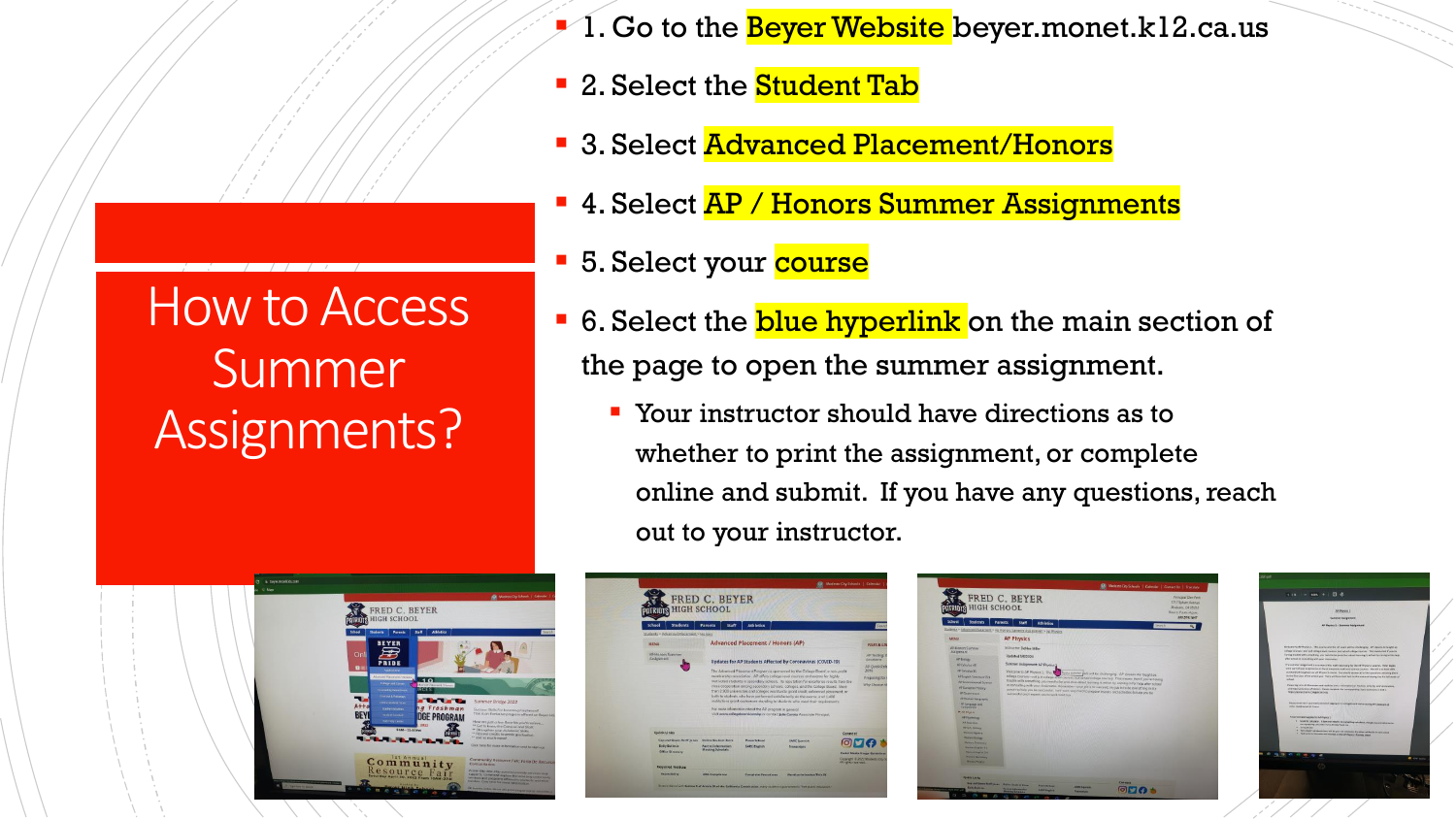### What if I need a book?

**The book room is open during the** summer from  $8$  am  $-$  12 pm most days. Please call prior to arriving to ensure that the book room is open that day. (209) 574-8683